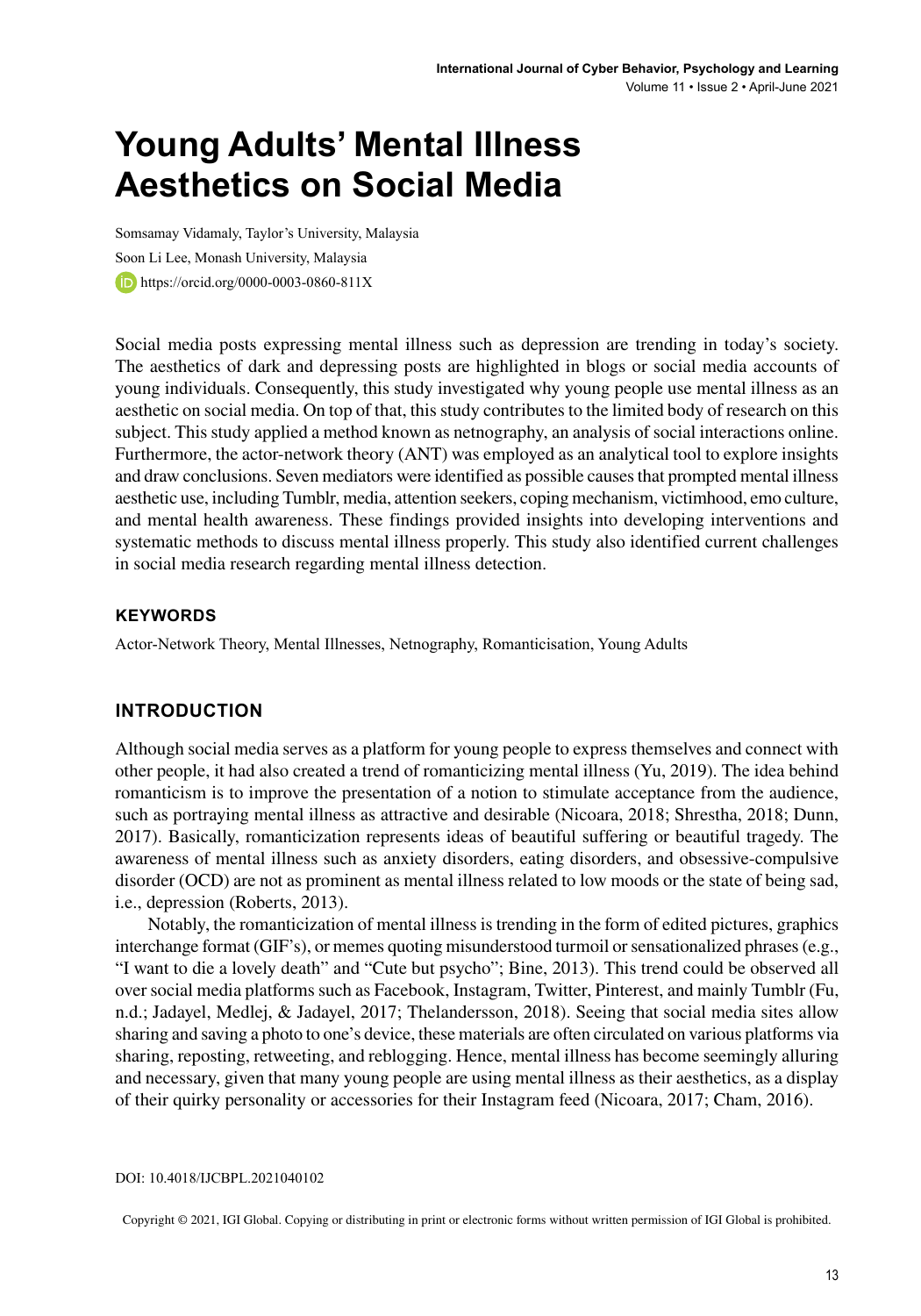It has been demonstrated that popularizing mental illness has negative consequences as it distorts understanding of what mental illness truly is and contributes to a culture that promotes mental illness as alternative self-expression (Fu, n.d.; Shrestha, 2018; Dunn, 2017). To the best of the authors' knowledge, no recent study has investigated the underlying factors or potential reasons for romanticizing mental illness on social media. Undoubtedly, social media is central to our daily lives, particularly among the young (Lloyd, 2014). Generally, the youth use social media to express their emotions or thoughts and seek social support (Escobar-Viera et al., 2018; Naslund et al., 2017). Besides, current research has shown that social media is a powerful platform to seek social support on psychological distressrelated issues(De Choudhury & De, 2014; Andalibi et al., 2015; Andalibi et al., 2016). In fact, mental health discussions have become apparent on social media (Blair & Abdullah, 2018) and multiple platforms are used to seek and share mental health information (Gkotsis et al., 2016; De Choudhury; De, 2014). According to Huh (2015), these platforms provide the opportunity to connect with other people with similar problems, allowing them to exchange thoughts and emotional support by giving advice and psychological support. Boyd (2014) reported that the youth often turn to Facebook and Twitter to evade external pressures that threaten their mental health.

In general, social media offers the freedom to express thoughts (De Choudhury & De, 2014) and to openly discuss issues of mental illness to promote a sense of community (Yu, 2019). Nevertheless, there are fundamental risks of stigmatization and misuse of these platforms regarding self-disclosure or mental illness discussions (Blair & Abdullah, 2018). Past research has identified maladaptive behaviors on social media concerning mental illness such as depression, eating disorders, and even suicidal ideation (Lachmar et al., 2017; Tanner, 2015; Alderton, 2018).

It could be observed that a trend has emerged among adolescents and young adults where mental illness is romanticized on social media (Yu, 2019). Users of various social media platforms strive to normalize mental illness by presenting it as an accessory and demonstrating the corresponding sufferings as victims(Dunn, 2017). This phenomenon has discounted the significance of mental illness, as personal struggle and distress are regarded as a quirk admired by young individuals (Dunn, 2017). At the same time, aesthetically pleasing pictures related to mental illness and suicide are constantly being posted and shared by many (Shrestha, 2018). Furthermore, adopting the persona of being sad and mad is sought after and even considered as trendy (Thelandersson, 2018).

The major problem lies when mental illness is glamorized and romanticized, which produce deleterious effects. Although some argue that romanticizing mental illness is a coping mechanism for those who are suffering, it is evident that this phenomenon poses serious consequences (Shrestha, 2018). It should be noted that the beautification of mental illness has reversed the efforts to destigmatize them (Zhang, 2019). This romanticization also changes the societal views on mental illness, leading to a greater misunderstanding (Shrestha, 2018) due to the widespread misrepresentation of mental illness in the cyberworld (Shrestha, 2018). Mental illness is a serious health issue and should not be depicted as a cute accessory or a desirable characteristic. Nowadays, anxiety, depression, bipolar disorder, and OCD are deemed as socially-accepted characteristics, (Yu, 2017). Wahl (1995) stated that pictures about mental illness are often unfavorable and inaccurate as they promote stigma and discrimination which create barriers for treatment and recovery.

Besides affecting society, romanticization of mental illness undermines those with clinically diagnosed mental illness (Dunn 2017) because common experience has been described as a mental illness (Bine, 2013). In a way, this practice trivializes the debilitating experiences of individuals who struggle daily, discrediting them by glamorizing their conditions with mere factual information (Graham, 2019). Additionally, people diagnosed with mental illness might falsely think that their experience and struggles are normal, thus creating barriersto seeking professional help and treatment.

In addition, empirical evidence has highlighted the possibility of utilizing social media to predict, detect, or identify at-risk individuals for mental illness, namely depression and suicide (Moreno et al., 2011; De Choudhury et al., 2013; Gkotsis et al., 2016; Merchant et al., 2019). A study by Volkova et al. (2016) used social media to measure students' well-being across universities in the United States.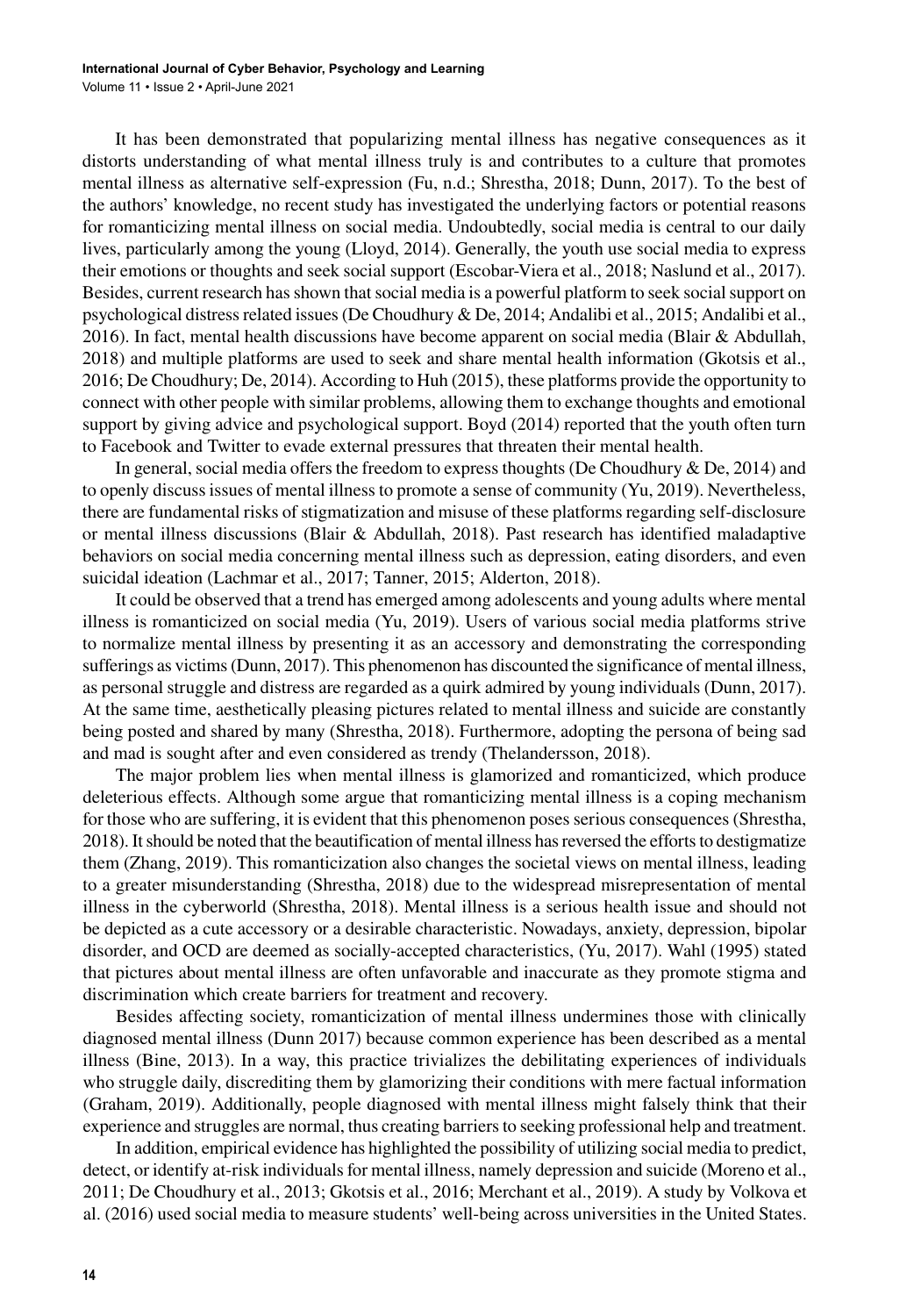18 more pages are available in the full version of this document, which may be purchased using the "Add to Cart" button on the publisher's webpage: [www.igi-](http://www.igi-global.com/article/young-adults-mental-illness-aesthetics-on-social-media/275826)

[global.com/article/young-adults-mental-illness-aesthetics-on-](http://www.igi-global.com/article/young-adults-mental-illness-aesthetics-on-social-media/275826)

[social-media/275826](http://www.igi-global.com/article/young-adults-mental-illness-aesthetics-on-social-media/275826)

## Related Content

### Adolescent Co-Researchers Design Media Literacy Lessons to Address Cyberbullying Through Design Thinking: Encouraging Passive Bystanders to Protect Cyber-Victims

Aileen Chai Siew Cheng (2022). Research Anthology on Combating Cyber-Aggression and Online Negativity (pp. 285-311).

[www.irma-international.org/chapter/adolescent-co-researchers-design-media-literacy-lessons-to](http://www.irma-international.org/chapter/adolescent-co-researchers-design-media-literacy-lessons-to-address-cyberbullying-through-design-thinking/301640)[address-cyberbullying-through-design-thinking/301640](http://www.irma-international.org/chapter/adolescent-co-researchers-design-media-literacy-lessons-to-address-cyberbullying-through-design-thinking/301640)

#### Moving from a "Flood Our School" to an "Islands of Success" Conception in the Process of Advancing Underprivileged Children

Baruch Offir and Niva Wengrowicz (2012). International Journal of Cyber Ethics in Education (pp. 35-43).

[www.irma-international.org/article/moving-flood-our-school-islands/68384](http://www.irma-international.org/article/moving-flood-our-school-islands/68384)

#### Examining Ethical Decision Making Behavior in E-Learning Systems: A Socio-technical Analysis

Richelle L. Oakley and Rahul Singh (2016). International Journal of Cyber Ethics in Education (pp. 41-56).

[www.irma-international.org/article/examining-ethical-decision-making-behavior-in-e-learning](http://www.irma-international.org/article/examining-ethical-decision-making-behavior-in-e-learning-systems/166626)[systems/166626](http://www.irma-international.org/article/examining-ethical-decision-making-behavior-in-e-learning-systems/166626)

#### Cyberbullying Internationally Increasing: New Challenges in the Technology Generation

Ikuko Aoyama and Tony L. Talbert (2010). Adolescent Online Social Communication and Behavior: Relationship Formation on the Internet (pp. 183-201). [www.irma-international.org/chapter/cyberbullying-internationally-increasing/39298](http://www.irma-international.org/chapter/cyberbullying-internationally-increasing/39298)